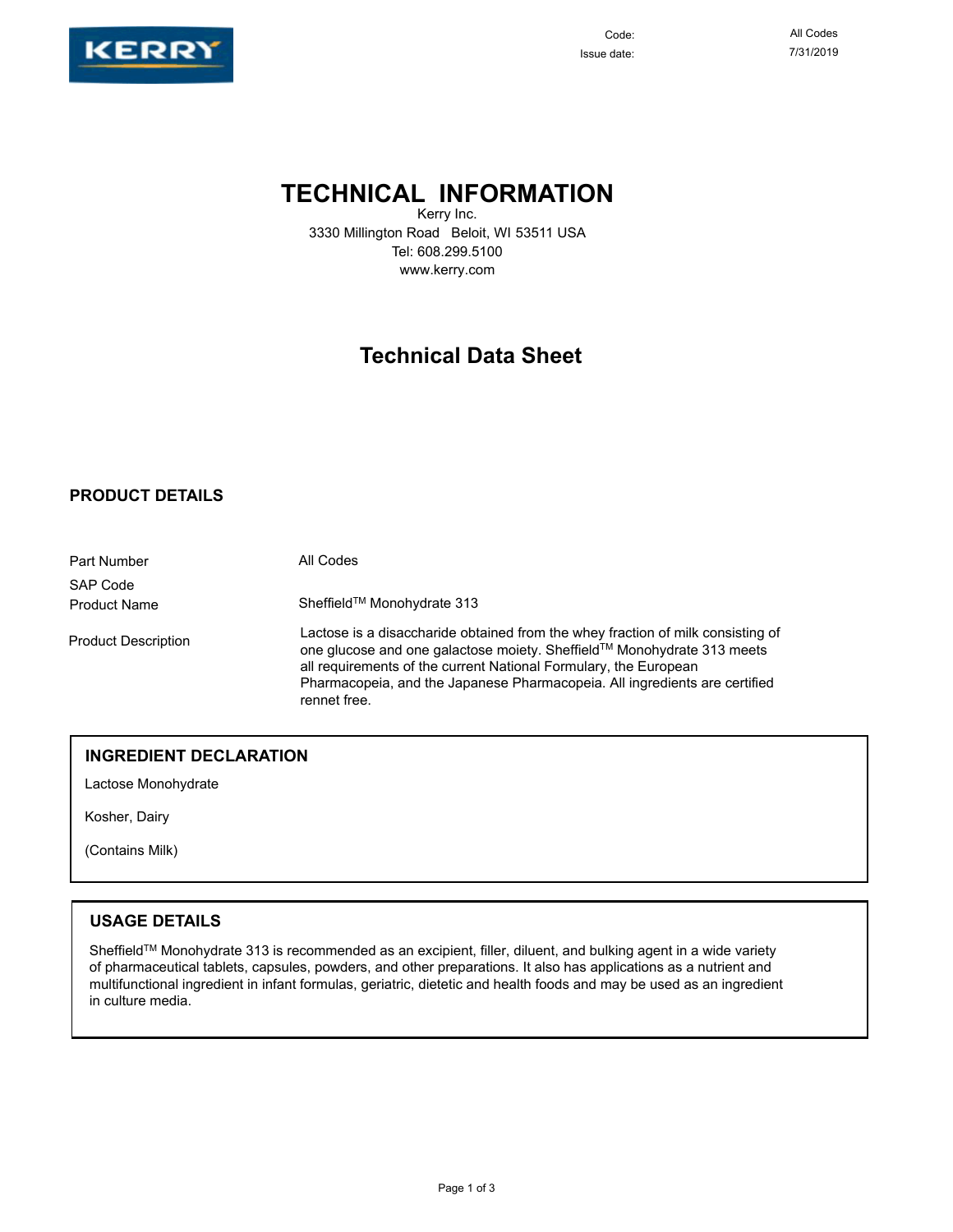

# **TECHNICAL INFORMATION**

Kerry Inc. 3330 Millington Road Beloit, WI 53511 USA Tel: 608.299.5100 www.kerry.com

### **KEY PERFORMANCE PARAMETERS**

| Analysis                  | Specification    | <b>Test Method</b>                   |
|---------------------------|------------------|--------------------------------------|
| IAbsorbance at 400nm      | ${}_{0.04}$      | NF, Clarity & Color of Solution      |
| Visual Exam               | Clear/Colorless  | NF, Clarity & Color of Solution      |
| IAcid Value               | ${}_{0.4}$       | NF, Acidity or Alkalinity            |
| <b>Visual Exam</b>        | <b>Colorless</b> | NF, Acidity or Alkalinity            |
| Residue on Ignition       | < 0.1            | USP < 281                            |
| <b>I</b> dentification A  | Meets Standard   | USP <197K>                           |
| <b>I</b> dentification B  | Meets Standard   | TLC.                                 |
| <b>Water</b>              | $4.5 - 5.5$      | USP <921>, Method I                  |
| Loss On Drying            | < 0.50           | USP $\leq$ 731 $>$                   |
| Absorbance 210 TO 220 nm  | < 0.25           | Protein & Light Absorbing Impurities |
| IAbsorbance 270 TO 300 nm | ${}_{0.07}$      | Protein & Light Absorbing Impurities |
| <b>Bulk Density</b>       | > 0.45           | USP $<616>$                          |
| Tapped Density            | > 0.70           | USP $<616>$                          |
| Percent On 200 Mesh       | ~1.0             | USP <786>, ROTAP                     |
| Percent On 325 Mesh       | ~10.0            | USP <786>, ROTAP                     |
| Specific Rotation         | $54.4 - 55.9$    | USP <781S>                           |
| Appearance of Solution    | Pass             | EP, Visual Inspection                |

### **PHYSICAL DESCRIPTION**

**Form:** White, crystalline powder

| <b>MICROBIOLOGICAL DATA</b>                                                                                        |                                                                                           |                                                                               |  |  |
|--------------------------------------------------------------------------------------------------------------------|-------------------------------------------------------------------------------------------|-------------------------------------------------------------------------------|--|--|
| Analysis                                                                                                           | Specification                                                                             | <b>Test Method</b>                                                            |  |  |
| E. Coli<br>Pseudomonas Aerugenosa<br>Staphylococcus aureus<br>Salmonella<br>Aerobic Plate Count<br>Yeasts & Moulds | Absent<br>Negative per 10g<br>Negative per 10g<br>Absent<br>$<$ 100 cfu/g<br>$< 50$ cfu/g | USP < 62<br>Difco 11th Ed.<br><b>USP</b><br>JP < 4.05<br>USP < 61<br>USP < 61 |  |  |